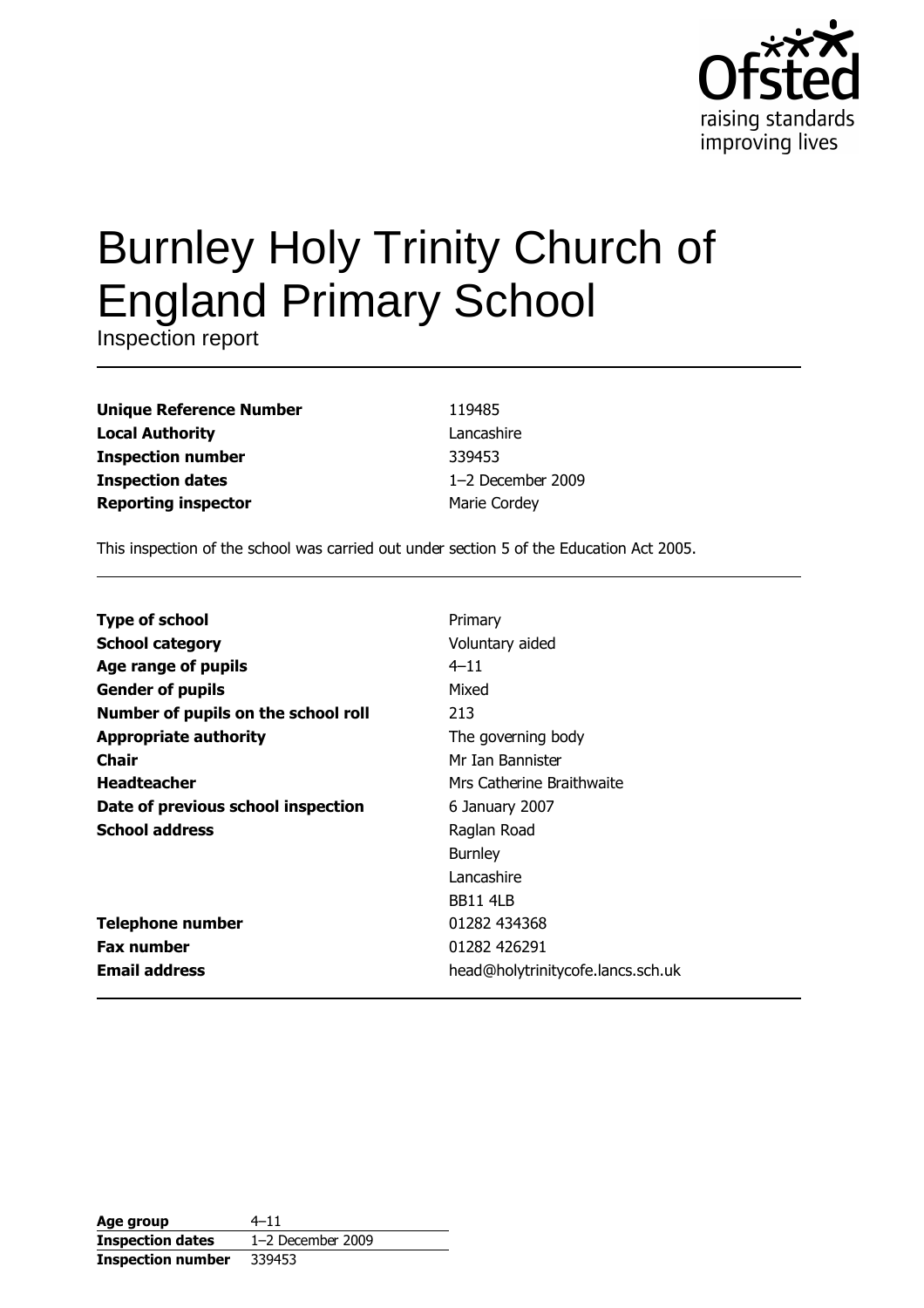The Office for Standards in Education, Children's Services and Skills (Ofsted) regulates and inspects to achieve excellence in the care of children and young people, and in education and skills for learners of all ages. It regulates and inspects childcare and children's social care, and inspects the Children and Family Court Advisory Support Service (Cafcass), schools, colleges, initial teacher training, work-based learning and skills training, adult and community learning, and education and training in prisons and other secure establishments. It rates council children's services, and inspects services for looked after children, safequarding and child protection.

Further copies of this report are obtainable from the school. Under the Education Act 2005, the school must provide a copy of this report free of charge to certain categories of people. A charge not exceeding the full cost of reproduction may be made for any other copies supplied.

If you would like a copy of this document in a different format, such as large print or Braille, please telephone 08456 404045, or email enquiries@ofsted.gov.uk.

You may copy all or parts of this document for non-commercial educational purposes, as long as you give details of the source and date of publication and do not alter the documentation in any way.

Royal Exchange Buildings St Ann's Square Manchester M2 7LA T: 08456 404045 Textphone: 0161 618 8524 E: enquiries@ofsted.gov.uk W: www.ofsted.gov.uk © Crown copyright 2009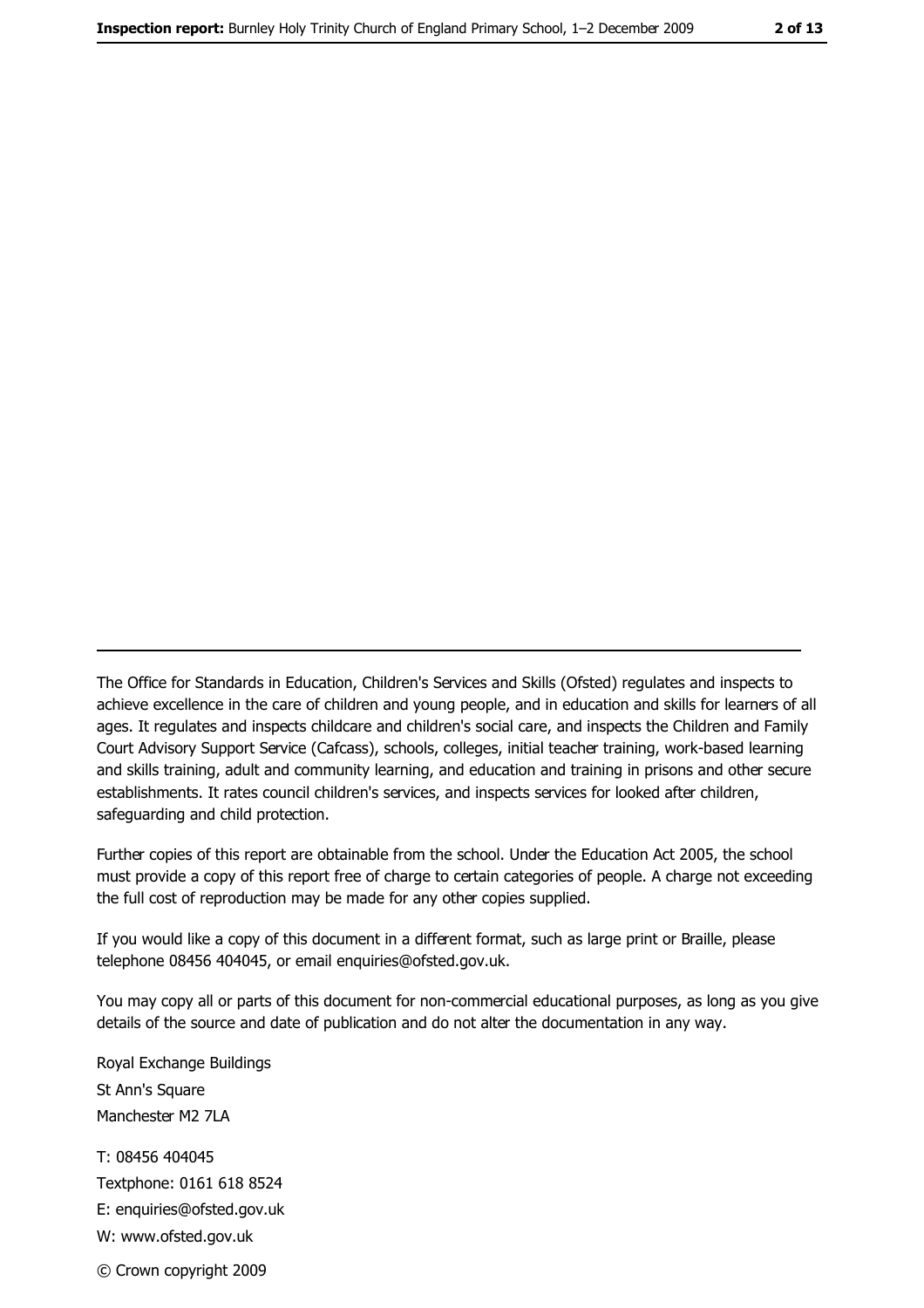# **Introduction**

This inspection was carried out by three additional inspectors. The inspectors visited 12 lessons, and held meetings with the chair of governors, staff, groups of pupils and school improvement partners. They observed the school's work, and looked at documentation including the school's self-evaluation evidence, the school improvement plan and internal and external monitoring reports about the school's work. They also analysed the 51 questionnaires returned by parents and carers and those completed by pupils and staff.

The inspection team reviewed many aspects of the school's work. It looked in detail at the following:

- current evidence of pupils' attainment and achievement, especially in writing and  $\blacksquare$ for the more-able pupils
- the extent to which pupils understand how well they are doing in their work and  $\blacksquare$ how they can move their learning forward
- the effectiveness of leadership and management in improving pupils' outcomes  $\blacksquare$
- evidence to support apparent strengths of school, especially in pupils' personal  $\blacksquare$ development.

## **Information about the school**

This is an average sized school. Above average numbers of pupils are known to be entitled to free school meals. The vast majority of pupils are of White British heritage. The proportion of pupils with special educational needs and/or disabilities is above average. The Early Years Foundation Stage provision consists of a Reception class. The school has gained a number of awards including Healthy Schools.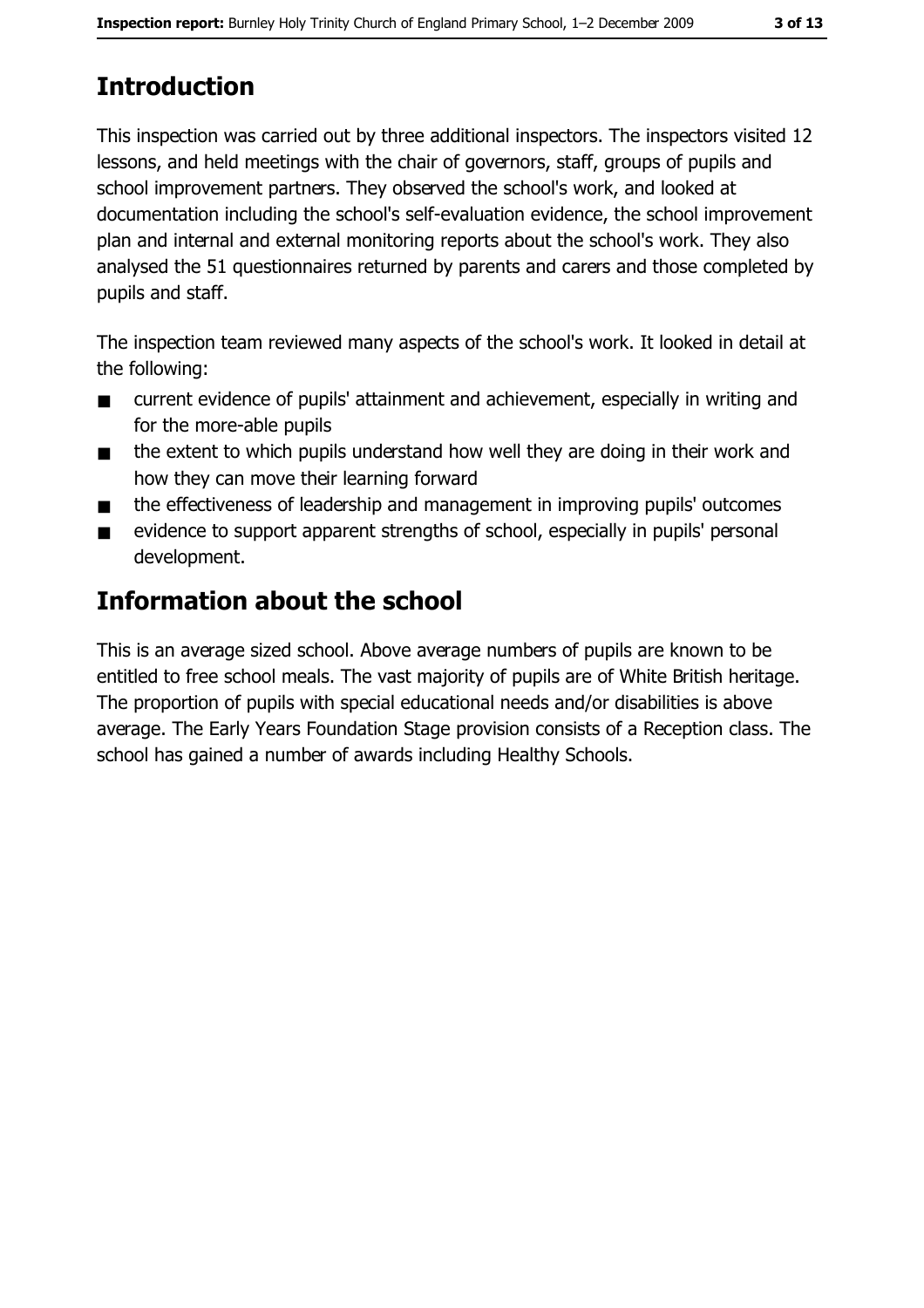## **Inspection judgements**

#### Overall effectiveness: how good is the school?

#### The school's capacity for sustained improvement

#### **Main findings**

This is a satisfactory school with a range of good features promoted by the school's strong, caring ethos. The school provides good care, support and guidance to all its pupils, particularly those who have significant barriers to their learning. As a result, pupils whose circumstances have made them vulnerable make good progress in their learning and development. Behaviour is good throughout the school and pupils are very welcoming and polite. Parents and carers value the school highly and make comments such as, 'My child is happy and well-motivated at Holy Trinity'. Pupils agree and their comments include: 'I enjoy school so much I want to come every day' and 'When I leave this school I will be sad'. Local residents are very appreciative of the way in which pupils behave and look after the area.

Pupils make satisfactory progress from their below average starting points to reach broadly average standards by the end of Year 6. Good individual education plans enable those with special educational needs and/or disabilities to perform as well as their classmates. The school has identified below average standards in English, particularly in writing, as priorities for improvement. Although it is too early to judge the full effect of the school's actions to raise standards, there are noticeable improvements in the attainment of more-able pupils in mathematics and science by the time they leave the school. However, there are still some instances where the most-able pupils are not challenged to achieve their best because lessons do not take their needs sufficiently into account. The best progress is seen in upper Key Stage 2, where the teaching quality is mostly good. In these classes, teachers use assessment effectively to promote the learning of each individual pupil. This is not consistent throughout the school and many pupils are not aware of how well they are doing or precisely what they need to do in order to improve their work.

The school has satisfactory capacity to sustain these emerging improvements. Leaders and managers have a clear understanding of the schools' strengths and weaknesses and what needs to be done next. There is a strong commitment to ensure that actions based on school priorities make a difference to pupils' outcomes. This is beginning to have an impact, especially on more-able pupils' achievements in Key Stage 2. Improvement is satisfactory since the last inspection. However, the monitoring and evaluation of the school's performance has not been sufficiently regular or rigorous until very recently to ensure that there is no underachievement.

#### What does the school need to do to improve further?

Raise overall standards, especially in writing and for the more-able pupils by:  $\blacksquare$ 

| 3 |  |
|---|--|
| 3 |  |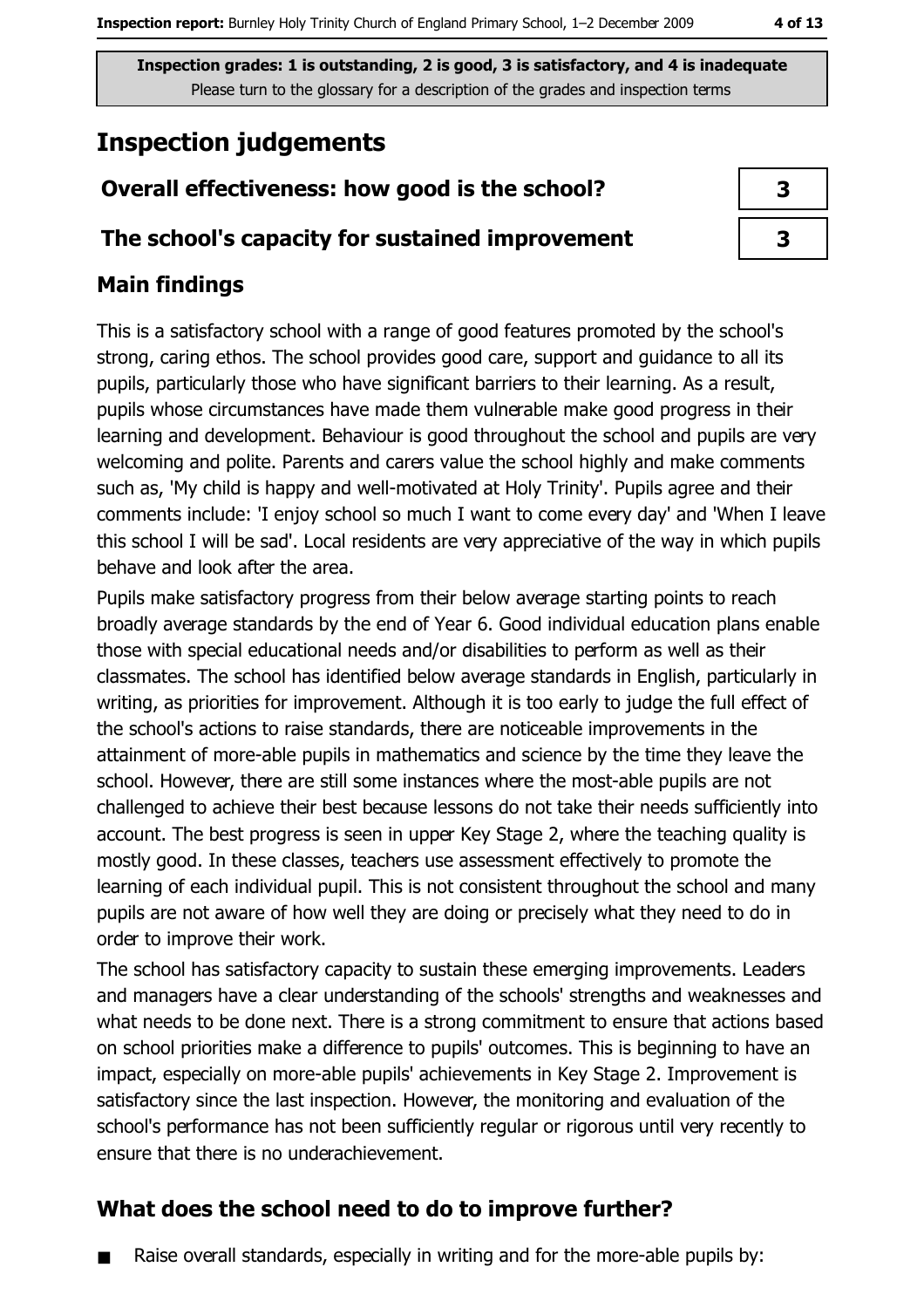- increasing the proportion of good teaching, particularly in writing
- planning lessons that include additional challenge for more-able pupils
- informing pupils about how well they are doing and what they need to do to improve their work
- rigorously monitoring and evaluating the school's work and acting quickly to ensure that all pupils are achieving at least as well as they should.
- About 40% of the school's whose overall effectiveness is judged satisfactory may receive a monitoring visit by an Ofsted inspector before their next section 5 inspection.

#### **Outcomes for individuals and groups of pupils**

Standards in English, because of writing, are below average. Science has been a better performing subject over the years and standards are average. The concentration on mental mathematics and problem solving has improved pupils' mathematical skills and understanding. Pupils often apply their knowledge to personal finance, budgeting and even Christmas lists! By way of contrast, limited resources and old computers hamper pupils' progress in information and communication technology (ICT) and their standards are below average. Pupils with special educational needs and/or disabilities make satisfactory progress. The most vulnerable pupils make good progress because of the strong care, guidance and support that they receive.

Pupils enjoy break times because activities are well organised and supervised well. 'I think we should get five minutes extra play time' comments one pupil. They say, 'School keeps us safe'. Pupils are knowledgeable about potential dangers and know who to turn to if they are concerned. They consciously adopt healthy lifestyles both through their diet and taking part in sport. Their contribution to the school and wider community is good. Parish activities and concerts by the busy choir are welcomed by local residents, especially senior citizens. Pupils make a positive difference to school life through their many opportunities to take on responsibility. They are especially proud if they are awarded a coloured sash at the weekly 'celebration assembly', when they have done something special. Older pupils help the younger ones. Their spiritual, moral, social and cultural development is good. This reflects their concern and value for people from different backgrounds and cultures than their own. They delight in their generous fund-raising activities for charities in this country and internationally. Links with local high schools help pupils prepare for the next phase in their learning and their social skills prepare them well for the future.

These are the grades for pupils' outcomes

3

The grades for attainment and attendance are: 1 is high; 2 is above average; 3 is broadly average; and 4 is low.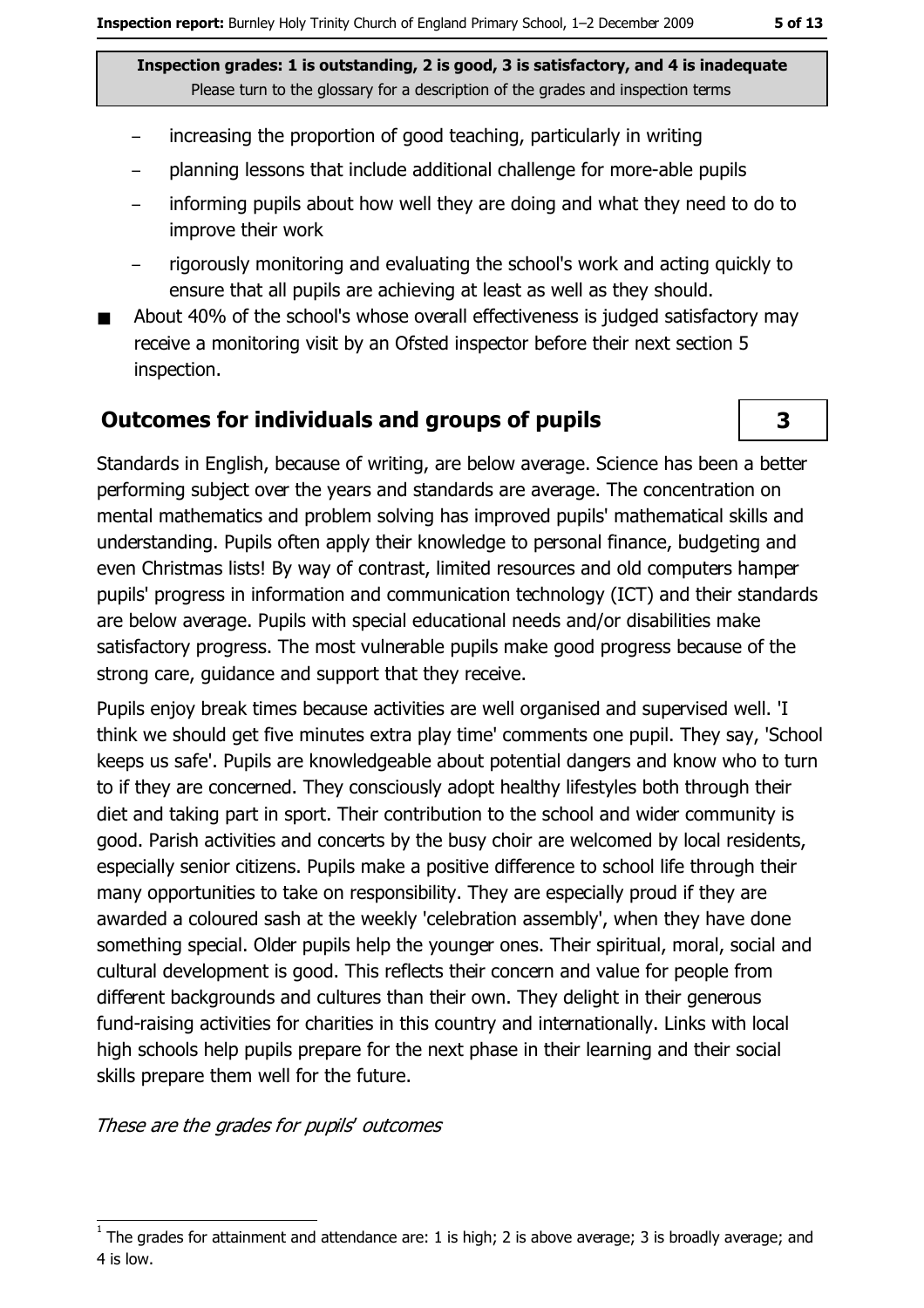| Pupils' achievement and the extent to which they enjoy their learning                                                     |              |  |
|---------------------------------------------------------------------------------------------------------------------------|--------------|--|
| Taking into account:<br>Pupils' attainment <sup>1</sup>                                                                   | 3            |  |
| The quality of pupils' learning and their progress                                                                        | 3            |  |
| The quality of learning for pupils with special educational needs and/or<br>disabilities and their progress               | 3            |  |
| The extent to which pupils feel safe                                                                                      | $\mathbf{2}$ |  |
| <b>Pupils' behaviour</b>                                                                                                  | $\mathbf{2}$ |  |
| The extent to which pupils adopt healthy lifestyles                                                                       | $\mathbf{2}$ |  |
| The extent to which pupils contribute to the school and wider community                                                   | $\mathbf{2}$ |  |
| The extent to which pupils develop workplace and other skills that will<br>contribute to their future economic well-being | 3            |  |
| Taking into account:<br>Pupils' attendance <sup>1</sup>                                                                   | 3            |  |
| The extent of pupils' spiritual, moral, social and cultural development                                                   | 2            |  |

#### How effective is the provision?

Strengths in the quality of teaching are evident in good relationships and pupils' positive attitudes to their work. Pupils relish opportunities to get involved in activities where they think, discuss and reflect. Where teaching is less effective, teachers tend to talk for too long and so pupils are less involved and engaged. There are limited opportunities, especially for the more-able, for pupils to develop and extend their learning through more challenging work.

The curriculum satisfactorily meets the needs of pupils, including those who are most vulnerable. Good enrichment opportunities are relished by pupils; particularly in art, music and sport. Extensive trips, visits and visitors broaden pupils' interests and enjoyment. Limited ICT resources reduce pupils' opportunities to develop their computer skills to help their learning in all subjects.

The school works well with outside agencies such as speech and language therapists and educational psychologists to support vulnerable pupils. Pupils with special educational needs and/or disabilities make the most of their opportunities because of planned and sensitive intervention groups and individual support. In particular, the good quality support for those pupils who have the greatest need, enable them to make good progress.

These are the grades for the quality of provision

| The quality of teaching<br>Taking into account: |  |
|-------------------------------------------------|--|
|                                                 |  |
| The use of assessment to support learning       |  |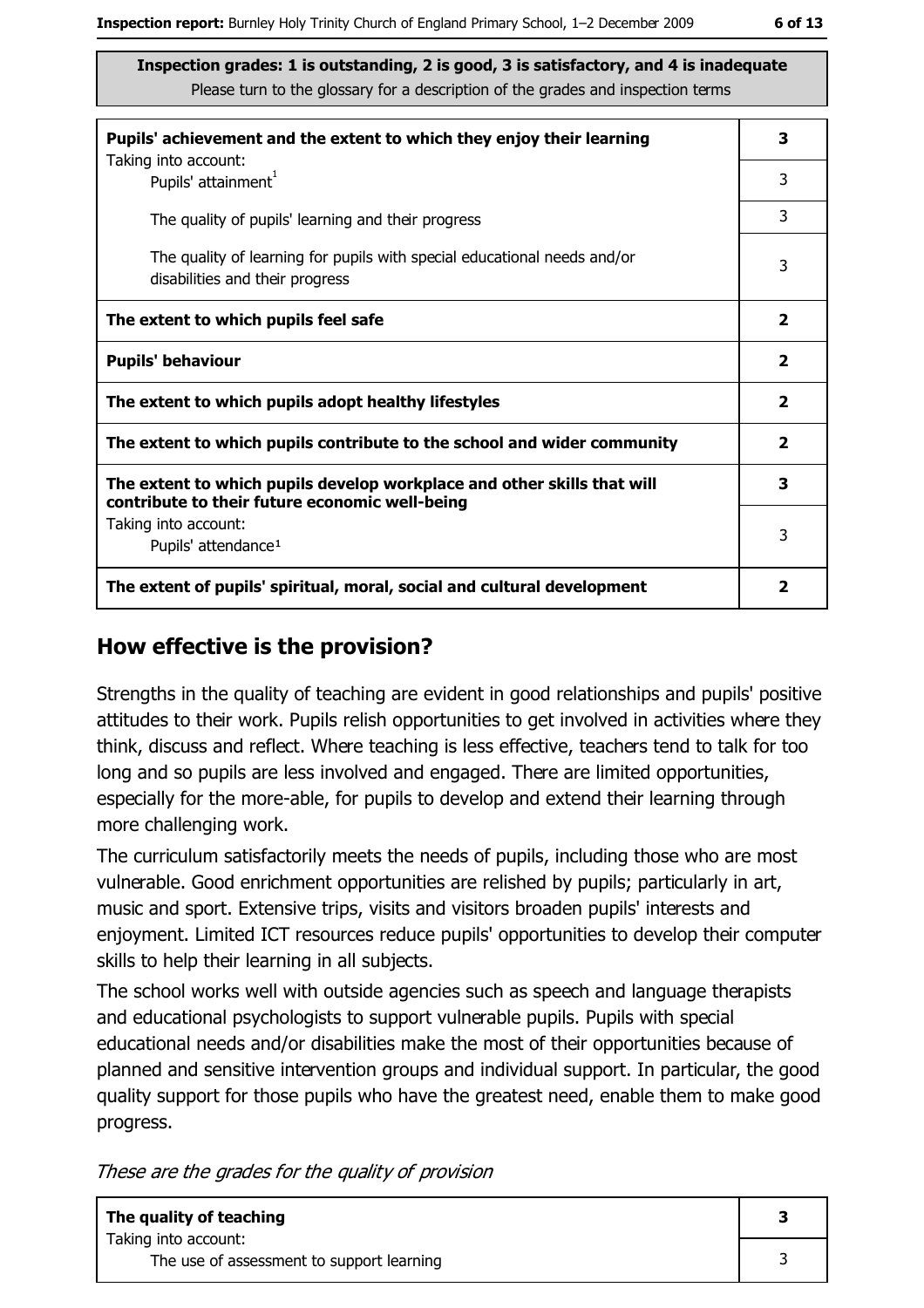| Inspection grades: 1 is outstanding, 2 is good, 3 is satisfactory, and 4 is inadequate |
|----------------------------------------------------------------------------------------|
| Please turn to the glossary for a description of the grades and inspection terms       |

| The extent to which the curriculum meets pupils' needs, including, where<br>relevant, through partnerships |  |  |
|------------------------------------------------------------------------------------------------------------|--|--|
| The effectiveness of care, guidance and support                                                            |  |  |

#### How effective are leadership and management?

Leaders, teachers and governors care deeply about their school and are committed to improving standards. A strong steer for improvement is shared by all staff and is beginning to bring about improvements in standards, especially for more-able pupils in upper Key Stage 2. Governors are actively involved in school life and challenge the school's performance. They have acted quickly to ensure that they meet statutory requirements for the safeguarding of pupils. Partnerships, such as those with the local network of schools and with the parish, make a positive contribution to pupils' personal development. The school's satisfactory promotion of equality of opportunity is based on respect and value for people from all walks of life and the gaps in the attainment of different groups are beginning to narrow. The school's procedures to tackle discrimination are thorough. A cornerstone of the school's character and values is reflected in the good promotion of community cohesion, especially in the school and local community. The school provides satisfactory value for money and has made satisfactory improvement since the previous inspection.

These are the grades for leadership and management

| The effectiveness of leadership and management in embedding ambition and<br>driving improvement                                                                     | 3            |
|---------------------------------------------------------------------------------------------------------------------------------------------------------------------|--------------|
| Taking into account:<br>The leadership and management of teaching and learning                                                                                      | 3            |
| The effectiveness of the governing body in challenging and supporting the<br>school so that weaknesses are tackled decisively and statutory responsibilities<br>met | 3            |
| The effectiveness of the school's engagement with parents and carers                                                                                                | 3            |
| The effectiveness of partnerships in promoting learning and well-being                                                                                              | 3            |
| The effectiveness with which the school promotes equality of opportunity and<br>tackles discrimination                                                              | 3            |
| The effectiveness of safeguarding procedures                                                                                                                        | 3            |
| The effectiveness with which the school promotes community cohesion                                                                                                 | $\mathbf{2}$ |
| The effectiveness with which the school deploys resources to achieve<br>value for money                                                                             | 3            |

#### **Early Years Foundation Stage**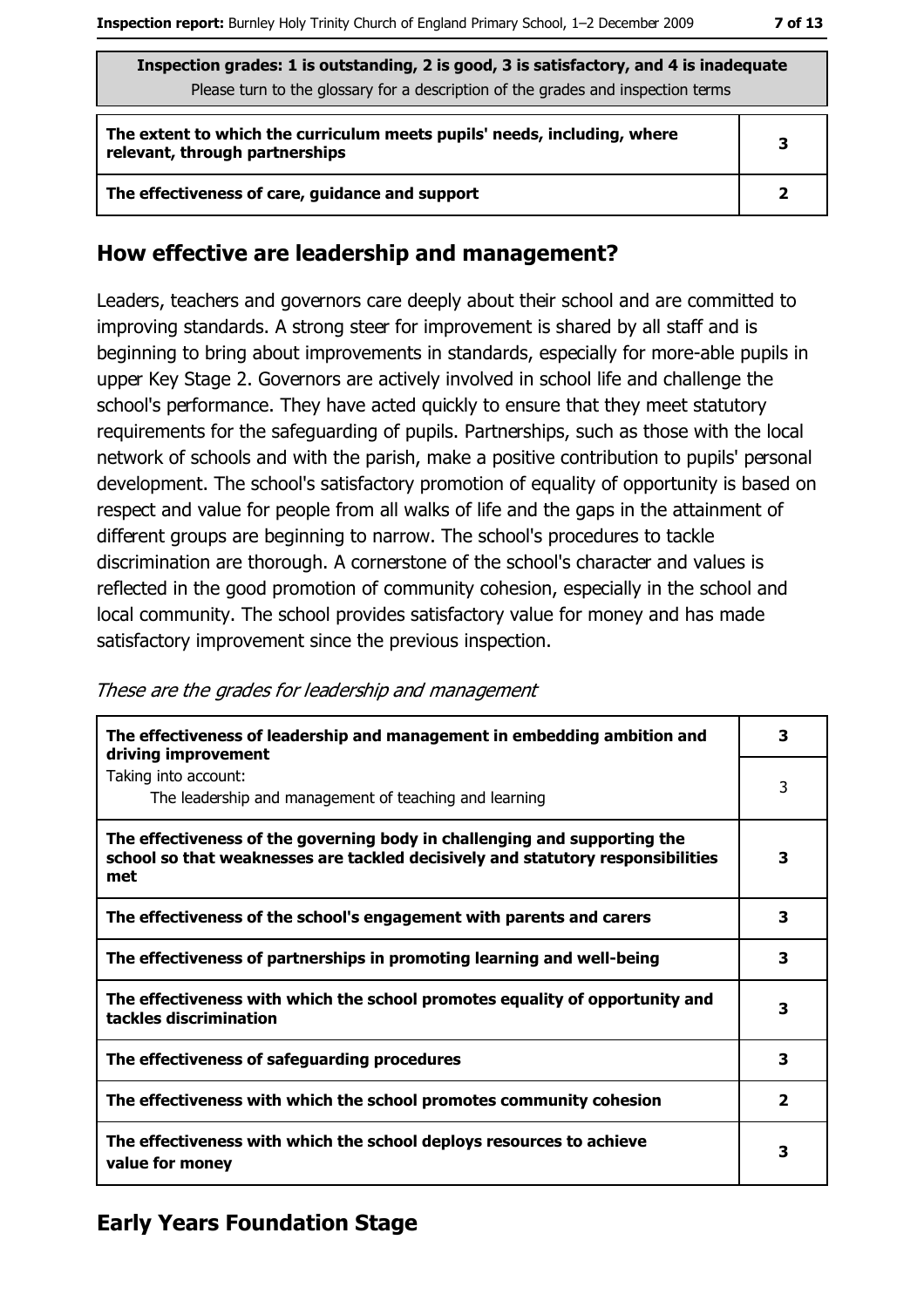Children join the school with skills that are, typically, below expectations for their age. They settle down well because of the school's good preparation for children's introduction to school life. They make satisfactory progress in all areas of learning and good progress in their use of number, calculating and counting. By the time they leave the Early Years Foundation Stage their skills are below those expected for their age.

Despite the school's best efforts, the indoor and outdoor space and equipment are limited and, therefore, reduce the opportunities to develop children's curiosity and independence. Children enjoy counting and working with number because of well planned activities that reflect their lives. For instance, children become engrossed in board games and in demonstrating complicated, sequential dance moves. Children are now becoming more skilful in linking sounds and letters at an earlier stage because of the school's focus on phonics.

Leaders and managers accurately identify the need to provide more space and resources: leaders, governors and the local authority are working together to improve provision. Teaching is satisfactory overall and includes good teaching, especially when children are involved in stimulating physical and creative activity. Children are well cared for and revel in the attention they receive. Requirements for their welfare, safety and health are fully met.

| <b>Overall effectiveness of the Early Years Foundation Stage</b><br>Taking into account:     | 3 |
|----------------------------------------------------------------------------------------------|---|
| Outcomes for children in the Early Years Foundation Stage                                    |   |
| The quality of provision in the Early Years Foundation Stage                                 |   |
| The effectiveness of leadership and management of the Early Years<br><b>Foundation Stage</b> | 3 |

These are the grades for the Early Years Foundation Stage

#### **Views of parents and carers**

The large majority of parents and carers who responded to the inspection questionnaire are happy with the school's provision. All parents and carers agree that their children enjoy school. There were a very small number of concerns from parents and carers about how well the school informs them about the progress of their children, how they can help their children with learning and about pupils' behaviour. Inspectors agree that pupils are not sufficiently aware of how well they are doing in their work or what their targets are. The school has planned additional opportunities, using the school website, to further involve parents and carers in their child's learning. Pupils' behaviour is good and pupils know who to turn to if they have any concerns.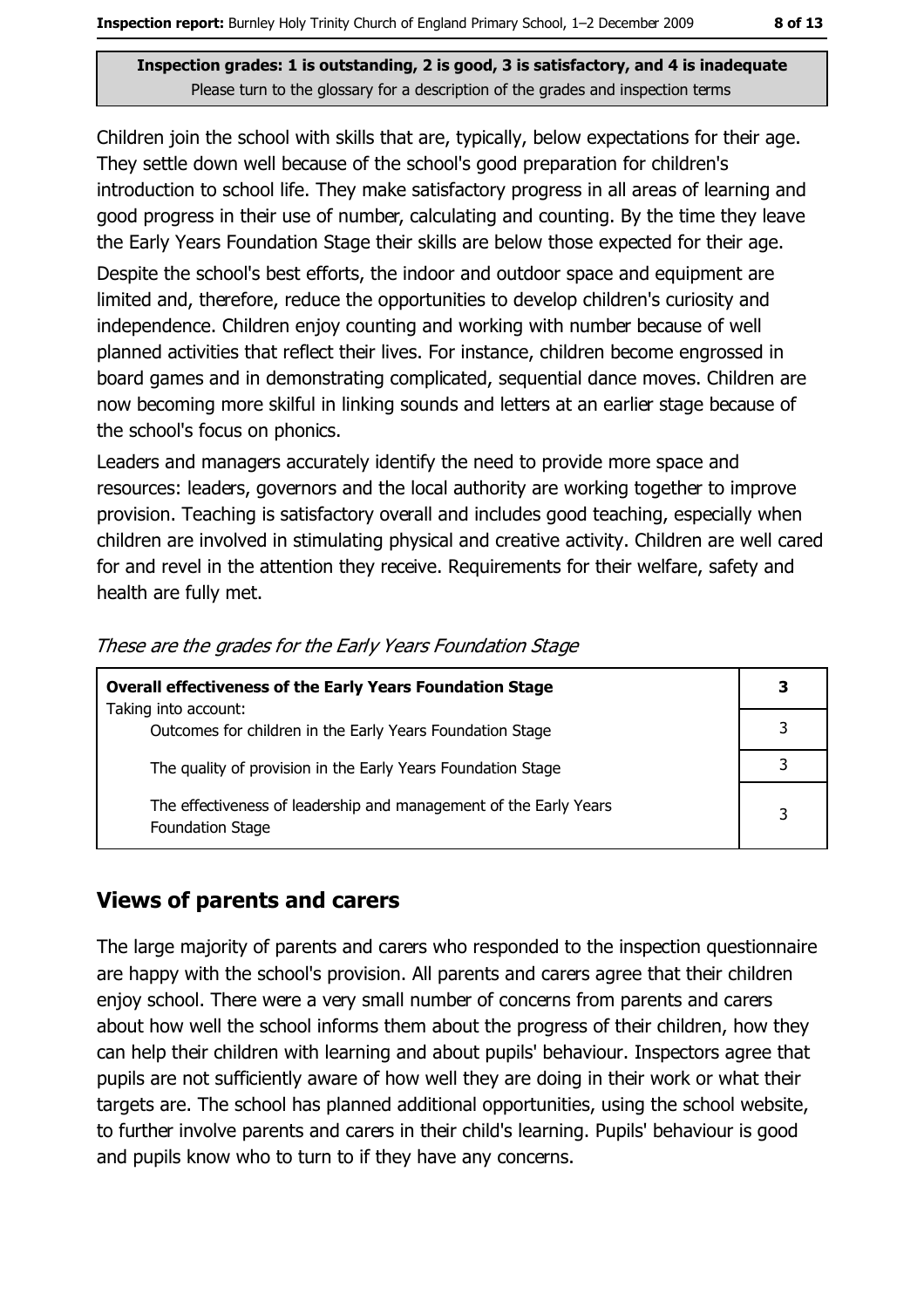#### Responses from parents and carers to Ofsted's questionnaire

Ofsted invited all the registered parents and carers of pupils registered at Burnley Holy Trinity Church of England Primary School to complete a questionnaire about their views of the school.

In the questionnaire, parents and carers were asked to record how strongly they agreed with 13 statements about the school.

The inspector received 51 completed questionnaires by the end of the on-site inspection. In total, there are 213 pupils registered at the school.

| <b>Statements</b>                                                                                                                                                                                                                                       | <b>Strongly</b><br><b>Agree</b> |               | <b>Agree</b> |               |                | <b>Disagree</b> |              | <b>Strongly</b><br>disagree |
|---------------------------------------------------------------------------------------------------------------------------------------------------------------------------------------------------------------------------------------------------------|---------------------------------|---------------|--------------|---------------|----------------|-----------------|--------------|-----------------------------|
|                                                                                                                                                                                                                                                         | <b>Total</b>                    | $\frac{1}{2}$ | <b>Total</b> | $\frac{0}{0}$ | <b>Total</b>   | $\frac{0}{0}$   | <b>Total</b> | $\frac{1}{2}$               |
| My child enjoys school                                                                                                                                                                                                                                  | 28                              | 55            | 23           | 45            | $\mathbf 0$    | 0               | 0            | 0                           |
| The school keeps my child<br>safe                                                                                                                                                                                                                       | 34                              | 67            | 17           | 33            | $\mathbf 0$    | 0               | 0            | $\mathbf 0$                 |
| The school informs me<br>about my child's progress                                                                                                                                                                                                      | 24                              | 47            | 24           | 47            | 3              | 6               | 0            | 0                           |
| My child is making enough<br>progress at this school                                                                                                                                                                                                    | 32                              | 63            | 17           | 33            | $\mathbf{1}$   | $\overline{2}$  | 0            | 0                           |
| The teaching is good at this<br>school                                                                                                                                                                                                                  | 35                              | 69            | 16           | 31            | 0              | 0               | 0            | 0                           |
| The school helps me to<br>support my child's learning                                                                                                                                                                                                   | 26                              | 51            | 23           | 45            | $\overline{2}$ | 4               | 0            | $\mathbf 0$                 |
| The school helps my child to<br>have a healthy lifestyle                                                                                                                                                                                                | 32                              | 63            | 20           | 39            | $\mathbf 0$    | 0               | 0            | $\mathbf 0$                 |
| The school makes sure that<br>my child is well prepared for<br>the future (for example<br>changing year group,<br>changing school, and for<br>children who are finishing<br>school, entering further or<br>higher education, or<br>entering employment) | 24                              | 47            | 24           | 47            | $\mathbf 0$    | 0               | 1            | $\overline{2}$              |
| The school meets my child's<br>particular needs                                                                                                                                                                                                         | 28                              | 55            | 20           | 39            | $\mathbf{1}$   | 2               | 0            | $\mathbf 0$                 |
| The school deals effectively<br>with unacceptable behaviour                                                                                                                                                                                             | 27                              | 53            | 18           | 35            | $\overline{4}$ | 8               | 0            | $\mathbf 0$                 |
| The school takes account of<br>my suggestions and<br>concerns                                                                                                                                                                                           | 20                              | 39            | 27           | 53            | $\overline{2}$ | 4               | 0            | $\bf{0}$                    |
| The school is led and<br>managed effectively                                                                                                                                                                                                            | 31                              | 61            | 17           | 33            | $\mathbf{1}$   | $\overline{2}$  | $\mathbf 0$  | $\mathbf 0$                 |
| Overall, I am happy with my<br>child's experience at this<br>school                                                                                                                                                                                     | 38                              | 75            | 11           | 22            | $\mathbf{1}$   | $\overline{2}$  | 0            | $\mathbf 0$                 |

The table above summarises the responses that parents and carers made to each statement. The percentages indicate the proportion of parents and carers giving that response out of the total number of completed questionnaires. Where one or more parents and carers chose not to answer a particular question, the percentages will not add up to 100%.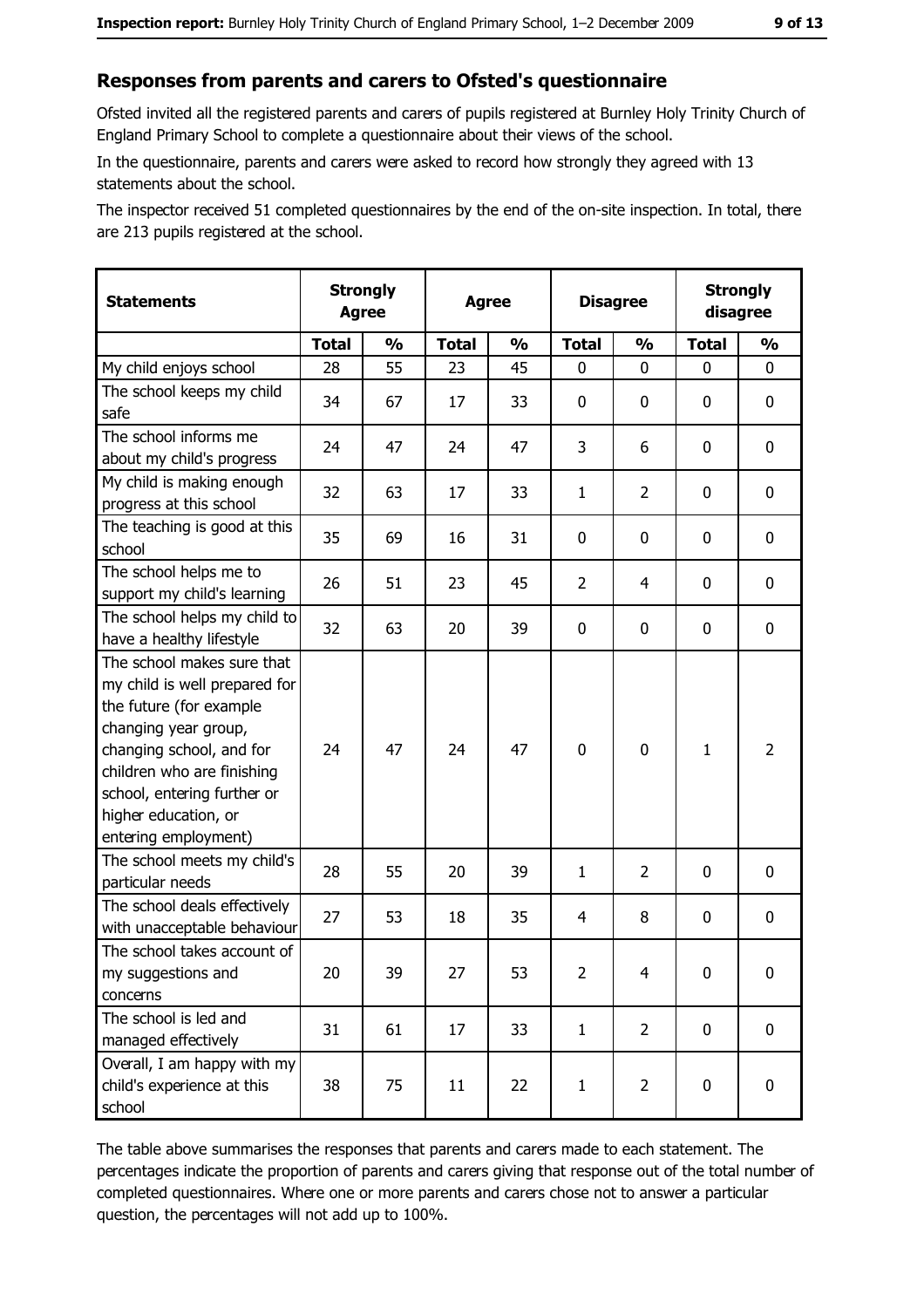## Glossary

| Grade   | <b>Judgement</b> | <b>Description</b>                                                                                                                                                                                                               |
|---------|------------------|----------------------------------------------------------------------------------------------------------------------------------------------------------------------------------------------------------------------------------|
| Grade 1 | Outstanding      | These features are highly effective. An oustanding<br>school provides exceptionally well for its pupils' needs.                                                                                                                  |
| Grade 2 | Good             | These are very positive features of a school. A school<br>that is good is serving its pupils well.                                                                                                                               |
| Grade 3 | Satisfactory     | These features are of reasonable quality. A satisfactory<br>school is providing adequately for its pupils.                                                                                                                       |
| Grade 4 | Inadequate       | These features are not of an acceptable standard. An<br>inadequate school needs to make significant<br>improvement in order to meet the needs of its pupils.<br>Ofsted inspectors will make further visits until it<br>improves. |

#### What inspection judgements mean

#### Overall effectiveness of schools inspected between September 2007 and July 2008

|                       | Overall effectiveness judgement (percentage of<br>schools) |      |                     |                   |
|-----------------------|------------------------------------------------------------|------|---------------------|-------------------|
| <b>Type of school</b> | Outstanding                                                | Good | <b>Satisfactory</b> | <b>Inadequate</b> |
| Nursery schools       | 39                                                         | 58   | 3                   | 0                 |
| Primary schools       | 13                                                         | 50   | 33                  | 4                 |
| Secondary schools     | 17                                                         | 40   | 34                  | 9                 |
| Sixth forms           | 18                                                         | 43   | 37                  | $\overline{2}$    |
| Special schools       | 26                                                         | 54   | 18                  | $\overline{2}$    |
| Pupil referral units  | 7                                                          | 55   | 30                  | 7                 |
| All schools           | 15                                                         | 49   | 32                  | 5                 |

New school inspection arrangements were introduced on 1 September 2009. This means that inspectors now make some additional judgements that were not made previously.

The data in the table above were reported in The Annual Report of Her Majesty's Chief Inspector of Education, Children's Services and Skills 2007/08.

Percentages are rounded and do not always add exactly to 100. Secondary school figures include those that have sixth forms, and sixth form figures include only the data specifically for sixth form inspection judgements.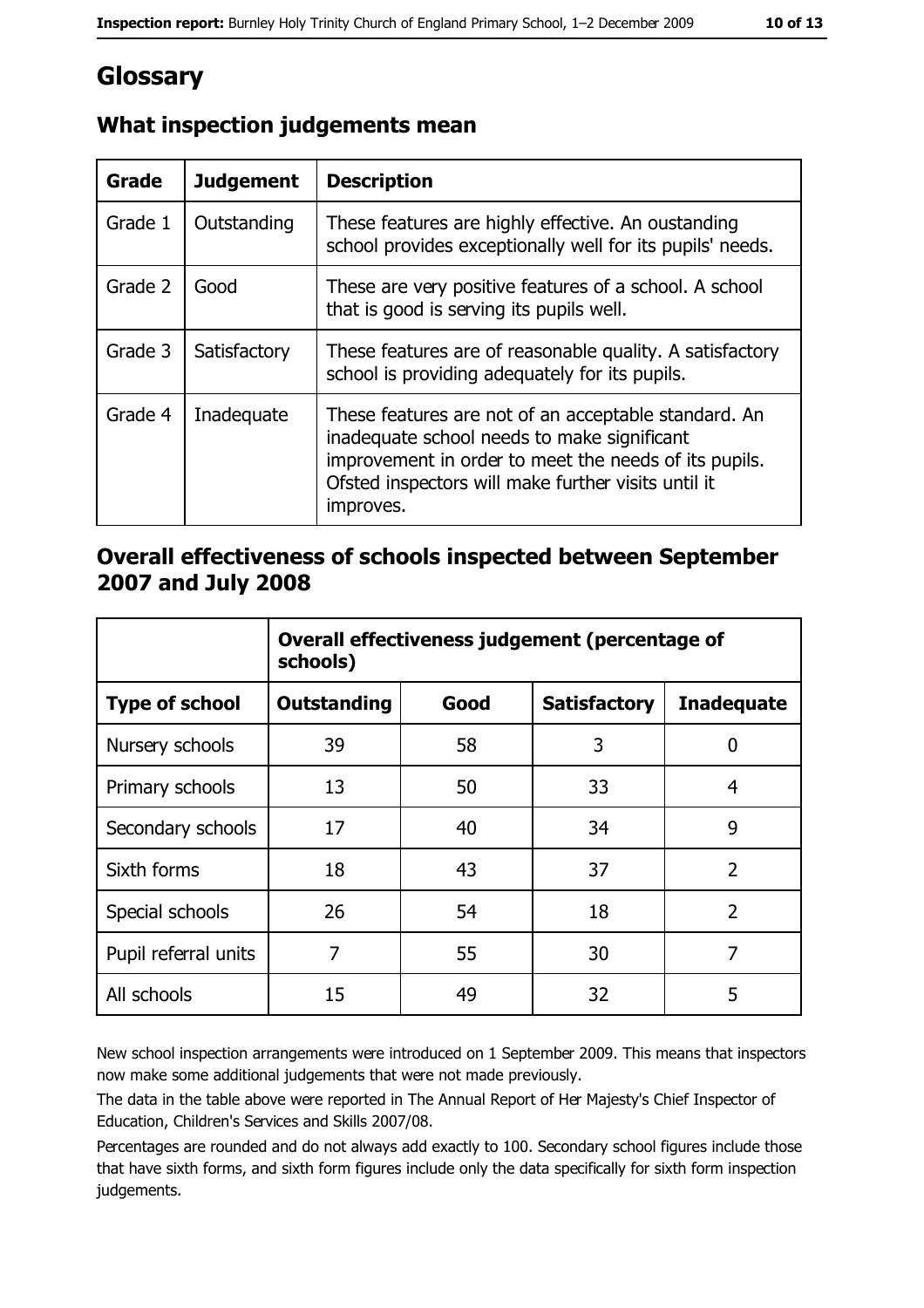## **Common terminology used by inspectors**

| Achievement:               | the progress and success of a pupil in<br>their learning, development or training.                                                                                                                                                                                                                           |  |  |
|----------------------------|--------------------------------------------------------------------------------------------------------------------------------------------------------------------------------------------------------------------------------------------------------------------------------------------------------------|--|--|
| Attainment:                | the standard of the pupils' work shown by<br>test and examination results and in<br>lessons.                                                                                                                                                                                                                 |  |  |
| Capacity to improve:       | the proven ability of the school to<br>continue improving. Inspectors base this<br>judgement on what the school has<br>accomplished so far and on the quality of<br>its systems to maintain improvement.                                                                                                     |  |  |
| Leadership and management: | the contribution of all the staff with<br>responsibilities, not just the headteacher,<br>to identifying priorities, directing and<br>motivating staff and running the school.                                                                                                                                |  |  |
| Learning:                  | how well pupils acquire knowledge,<br>develop their understanding, learn and<br>practise skills and are developing their<br>competence as learners.                                                                                                                                                          |  |  |
| Overall effectiveness:     | inspectors form a judgement on a school's<br>overall effectiveness based on the findings<br>from their inspection of the school. The<br>following judgements, in particular,<br>influence what the overall effectiveness<br>judgement will be.                                                               |  |  |
|                            | The school's capacity for sustained<br>improvement.<br>Outcomes for individuals and groups<br>of pupils.<br>The quality of teaching.<br>The extent to which the curriculum<br>meets pupil's needs, including where<br>relevant, through partnerships.<br>The effectiveness of care, guidance<br>and support. |  |  |
| Progress:                  | the rate at which pupils are learning in<br>lessons and over longer periods of time. It<br>is often measured by comparing the<br>pupils' attainment at the end of a key<br>stage with their attainment when they<br>started.                                                                                 |  |  |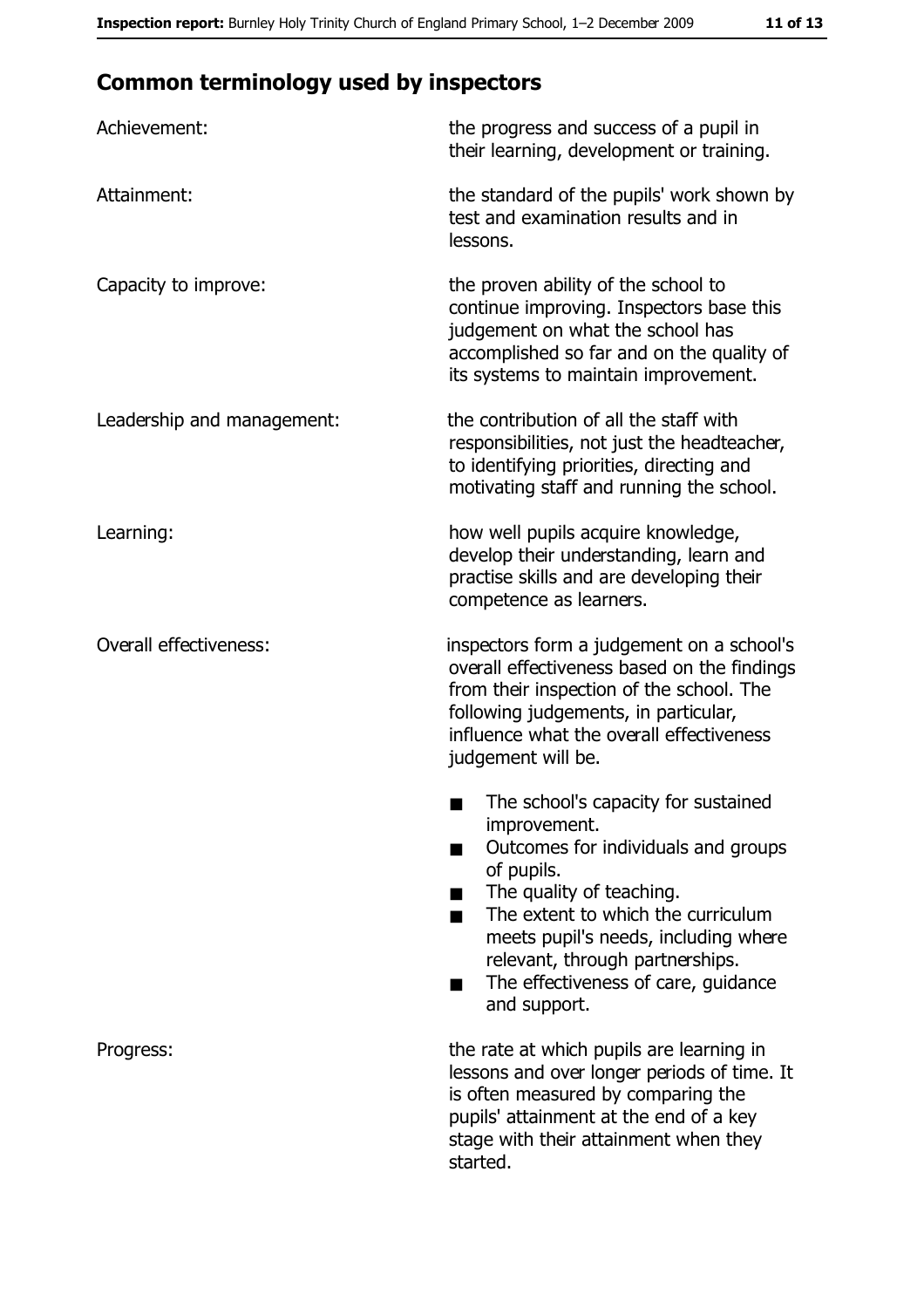This letter is provided for the school, parents and carers to share with their children. It describes Ofsted's main findings from the inspection of their school.



#### 03 December 2009

#### **Dear Pupils**

Inspection of Burnley Holy Trinity Church of England Primary School, Burnley, BB11 4LB It was lovely to meet you all when we visited your school recently. You gave the inspection team a very warm welcome and we were pleased to listen carefully to what you had to say. You told us about how much you enjoy school, especially the many chances to take on responsibility, your art work and the choir. You choose to live healthily and we were impressed with your attitudes to keeping fit and eating sensibly. Thank you very much to the pupils who showed us round the school and well done on your sashes! You enjoy the chance to hold positions of responsibility such as house captains and librarians. Children in the Reception class settle down well and are made to feel cared for by you all.

Your school gives you a satisfactory education. You enjoy your lessons especially when you have the chance to discuss your thoughts and develop your ideas. This helps you to produce satisfactory work in most subjects. Your work in English, particularly in writing and for those of you who are quick to learn, has not improved as much as it has in your reading, mathematics and science.

We have asked your school to plan lessons to raise your standards, especially in writing. Some of you are not sure how to make your work better and so we have asked your teachers to let you know about the different ways that you can improve it. We would also like there to be more challenging work for those of you who can reach higher standards, as well as more of the good lessons you enjoy so much. Your school leaders are going to check how you are doing and then plan actions to make sure that all of you achieve as well as you can.

Your headteacher and all your staff are working hard to make your school even better. You can help by working hard too. I wish you every success for your future.

Yours sincerely

Marie Cordey

Lead inspector